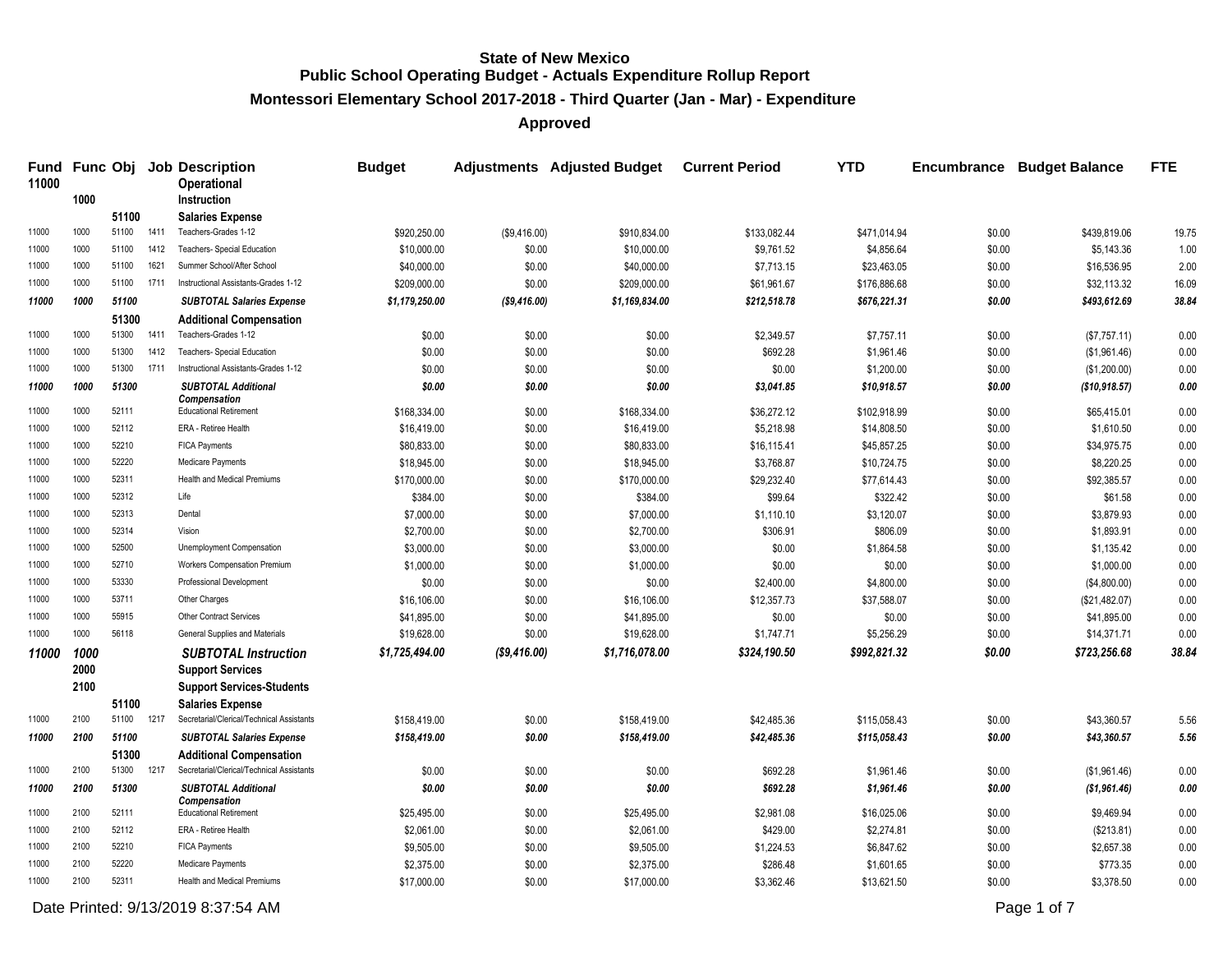## **Montessori Elementary School 2017-2018 - Third Quarter (Jan - Mar) - Expenditure**

| Fund<br>11000 | 2100         | <b>Func Obi</b><br>52312 |      | <b>Job Description</b><br>Life                                                                                            | <b>Budget</b><br>\$38.00 | \$0.00 | <b>Adjustments</b> Adjusted Budget<br>\$38.00 | <b>Current Period</b><br>\$15.24 | <b>YTD</b><br>\$47.68 | \$0.00 | <b>Encumbrance Budget Balance</b><br>(\$9.68) | <b>FTE</b><br>0.00 |
|---------------|--------------|--------------------------|------|---------------------------------------------------------------------------------------------------------------------------|--------------------------|--------|-----------------------------------------------|----------------------------------|-----------------------|--------|-----------------------------------------------|--------------------|
| 11000         | 2100         | 52313                    |      | Dental                                                                                                                    | \$700.00                 | \$0.00 | \$700.00                                      | \$459.52                         | \$1,379.12            | \$0.00 | (\$679.12)                                    | 0.00               |
| 11000         | 2100         | 52314                    |      | Vision                                                                                                                    | \$270.00                 | \$0.00 | \$270.00                                      | \$74.24                          | \$241.58              | \$0.00 | \$28.42                                       | 0.00               |
| 11000         | 2100         | 52720                    |      | Workers Compensation Employer's Fee                                                                                       | \$8.00                   | \$0.00 | \$8.00                                        | \$0.00                           | \$0.00                | \$0.00 | \$8.00                                        | 0.00               |
| 11000         | 2100         | 53211                    |      | Diagnosticians - Contracted                                                                                               | \$0.00                   | \$0.00 | \$0.00                                        | \$1,075.00                       | \$1,075.00            | \$0.00 | (\$1,075.00)                                  | 0.00               |
| 11000         | 2100         | 53212                    |      | Speech Therapists - Contracted                                                                                            | \$15,000.00              | \$0.00 | \$15,000.00                                   | \$7,713.13                       | \$7,713.13            | \$0.00 | \$7,286.87                                    | 0.00               |
| 11000         | 2100         | 53213                    |      | Occupational Therapists - Contracted                                                                                      | \$10,000.00              | \$0.00 | \$10,000.00                                   | \$7,575.75                       | \$8,970.01            | \$0.00 | \$1,029.99                                    | 0.00               |
| 11000         | 2100         |                          |      | <b>SUBTOTAL Support</b>                                                                                                   | \$240,871.00             | \$0.00 | \$240,871.00                                  | \$68,374.07                      | \$176,817.05          | \$0.00 | \$64,053.95                                   | 5.56               |
|               | 2300         | 51100                    |      | <b>Services-Students</b><br><b>Support Services-General</b><br><b>Administration</b><br><b>Salaries Expense</b>           |                          |        |                                               |                                  |                       |        |                                               |                    |
| 11000         | 2300         | 51100                    | 1111 | Superintendent                                                                                                            | \$80,958.00              | \$0.00 | \$80,958.00                                   | \$18,682.68                      | \$62,275.60           | \$0.00 | \$18,682.40                                   | 0.80               |
| 11000         | 2300         | 51100                    |      | <b>SUBTOTAL Salaries Expense</b>                                                                                          | \$80,958.00              | \$0.00 | \$80,958.00                                   | \$18,682.68                      | \$62,275.60           | \$0.00 | \$18,682.40                                   | 0.80               |
| 11000         | 2300         | 52111                    |      | <b>Educational Retirement</b>                                                                                             | \$11,253.00              | \$0.00 | \$11,253.00                                   | \$2,596.92                       | \$8,656.40            | \$0.00 | \$2,596.60                                    | 0.00               |
| 11000         | 2300         | 52112                    |      | ERA - Retiree Health                                                                                                      | \$1,619.00               | \$0.00 | \$1,619.00                                    | \$373.62                         | \$1,183.13            | \$0.00 | \$435.87                                      | 0.00               |
| 11000         | 2300         | 52210                    |      | <b>FICA Payments</b>                                                                                                      | \$4,857.00               | \$0.00 | \$4,857.00                                    | \$1,158.36                       | \$3,861.20            | \$0.00 | \$995.80                                      | 0.00               |
| 11000         | 2300         | 52220                    |      | Medicare Payments                                                                                                         | \$1,214.00               | \$0.00 | \$1,214.00                                    | \$270.90                         | \$903.00              | \$0.00 | \$311.00                                      | 0.00               |
| 11000         | 2300         | 52312                    |      | Life                                                                                                                      | \$0.00                   | \$0.00 | \$0.00                                        | \$2.25                           | \$9.00                | \$0.00 | (\$9.00)                                      | 0.00               |
| 11000         | 2300         | 52710                    |      | Workers Compensation Premium                                                                                              | \$500.00                 | \$0.00 | \$500.00                                      | \$0.00                           | \$0.00                | \$0.00 | \$500.00                                      | 0.00               |
| 11000         | 2300         | 53411                    |      | Auditing                                                                                                                  | \$15,000.00              | \$0.00 | \$15,000.00                                   | \$3,999.00                       | \$12,900.00           | \$0.00 | \$2,100.00                                    | 0.00               |
| 11000         | 2300         | 53413                    |      | Legal                                                                                                                     | \$10,000.00              | \$0.00 | \$10,000.00                                   | \$755.68                         | \$2,851.52            | \$0.00 | \$7,148.48                                    | 0.00               |
| 11000         | 2300         | 53711                    |      | Other Charges                                                                                                             | \$0.00                   | \$0.00 | \$0.00                                        | \$1,612.50                       | \$4,836.56            | \$0.00 | (\$4,836.56)                                  | 0.00               |
| 11000         | 2300         | 55812                    |      | <b>Board Training</b>                                                                                                     | \$2,000.00               | \$0.00 | \$2,000.00                                    | \$0.00                           | \$1,300.00            | \$0.00 | \$700.00                                      | 0.00               |
| 11000         | 2300         |                          |      | <b>SUBTOTAL Support</b>                                                                                                   | \$127,401.00             | \$0.00 | \$127,401.00                                  | \$29,451.91                      | \$98,776.41           | \$0.00 | \$28,624.59                                   | 0.80               |
| 11000         | 2400<br>2400 | 53330                    |      | Services-General<br>Administration<br><b>Support Services-School</b><br><b>Administration</b><br>Professional Development | \$0.00                   | \$0.00 | \$0.00                                        | \$0.00                           | \$150.00              | \$0.00 | (\$150.00)                                    | 0.00               |
| 11000         | 2400         |                          |      | <b>SUBTOTAL Support</b>                                                                                                   | \$0.00                   | \$0.00 | \$0.00                                        | \$0.00                           | \$150.00              | \$0.00 | (\$150.00)                                    | 0.00               |
|               | 2500         |                          |      | Services-School<br><b>Administration</b><br><b>Central Services</b>                                                       |                          |        |                                               |                                  |                       |        |                                               |                    |
|               |              | 51100                    |      | <b>Salaries Expense</b>                                                                                                   |                          |        |                                               |                                  |                       |        |                                               |                    |
| 11000         | 2500         | 51100                    | 1113 | Administrative Associates                                                                                                 | \$65,778.00              | \$0.00 | \$65,778.00                                   | \$0.00                           | \$0.00                | \$0.00 | \$65,778.00                                   | 0.00               |
| 11000         | 2500         | 51100                    | 1115 | Assoc. Supt.-Fin./Bus. Mgr.                                                                                               | \$0.00                   | \$0.00 | \$0.00                                        | \$18,682.68                      | \$62,275.60           | \$0.00 | (\$62,275.60)                                 | 0.80               |
| 11000         | 2500         | 51100                    |      | <b>SUBTOTAL Salaries Expense</b>                                                                                          | \$65,778.00              | \$0.00 | \$65,778.00                                   | \$18,682.68                      | \$62,275.60           | \$0.00 | \$3,502.40                                    | 0.80               |
|               |              | 51300                    |      | <b>Additional Compensation</b>                                                                                            |                          |        |                                               |                                  |                       |        |                                               |                    |
| 11000         | 2500         | 51300                    | 1115 | Assoc. Supt.-Fin./Bus. Mgr.                                                                                               | \$0.00                   | \$0.00 | \$0.00                                        | \$0.00                           | \$7,228.35            | \$0.00 | (\$7,228.35)                                  | 0.00               |
| 11000         | 2500         | 51300                    |      | <b>SUBTOTAL Additional</b><br>Compensation                                                                                | \$0.00                   | \$0.00 | \$0.00                                        | \$0.00                           | \$7,228.35            | \$0.00 | (\$7,228.35)                                  | 0.00               |
| 11000         | 2500         | 52111                    |      | <b>Educational Retirement</b>                                                                                             | \$9,143.00               | \$0.00 | \$9,143.00                                    | \$4,374.67                       | \$10,434.15           | \$0.00 | (\$1,291.15)                                  | 0.00               |
| 11000         | 2500         | 52112                    |      | ERA - Retiree Health                                                                                                      | \$1,316.00               | \$0.00 | \$1,316.00                                    | \$373.62                         | \$1,483.39            | \$0.00 | (\$167.39)                                    | 0.00               |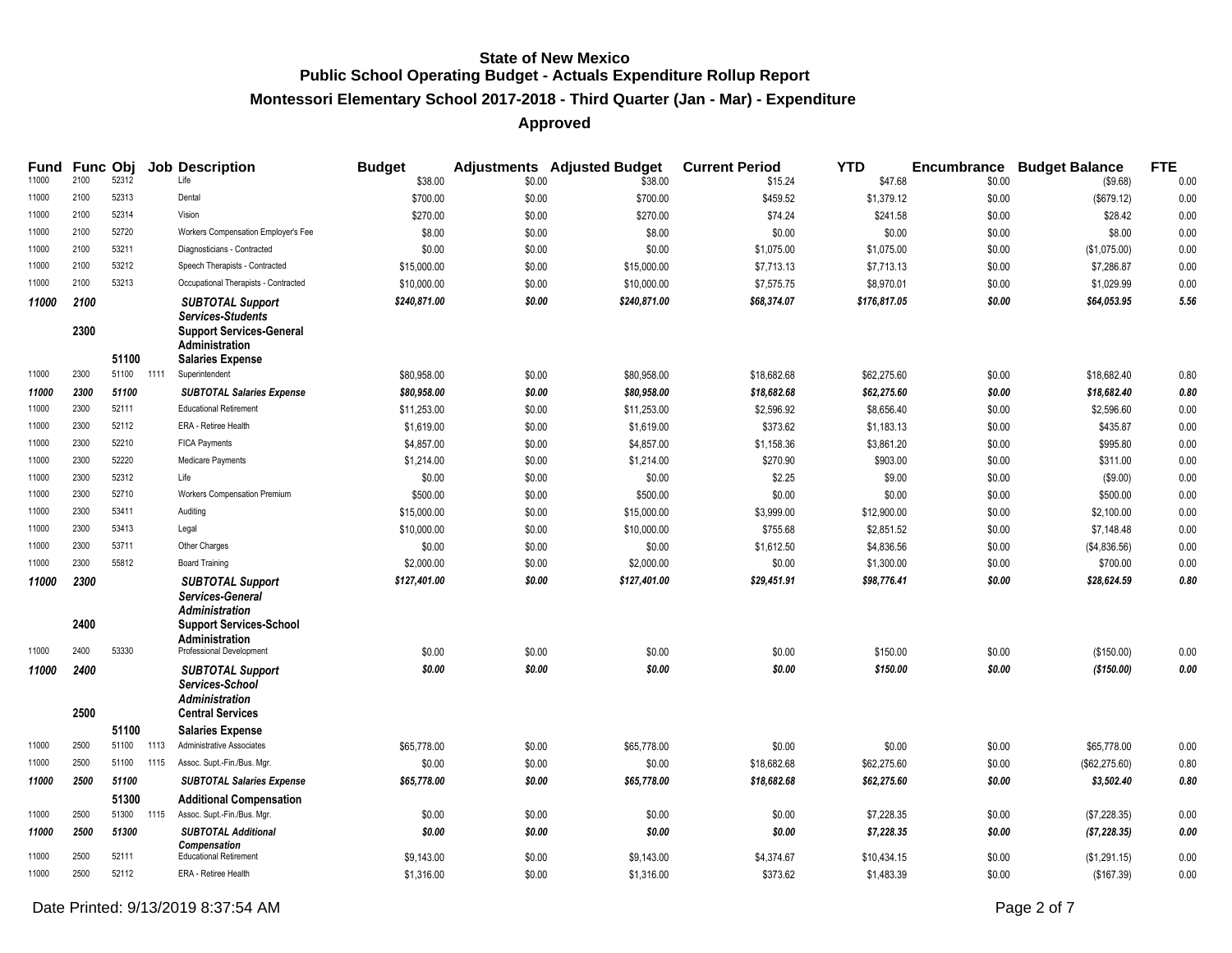# **Montessori Elementary School 2017-2018 - Third Quarter (Jan - Mar) - Expenditure**

| Fund  | <b>Func Obj</b> |       |      | <b>Job Description</b>                                                          | <b>Budget</b> |             | <b>Adjustments</b> Adjusted Budget | <b>Current Period</b> | <b>YTD</b>   |        | <b>Encumbrance Budget Balance</b> | <b>FTE</b> |
|-------|-----------------|-------|------|---------------------------------------------------------------------------------|---------------|-------------|------------------------------------|-----------------------|--------------|--------|-----------------------------------|------------|
| 11000 | 2500            | 52210 |      | <b>FICA Payments</b>                                                            | \$3,947.00    | \$0.00      | \$3,947.00                         | \$1,064.28            | \$4,026.79   | \$0.00 | (\$79.79)                         | 0.00       |
| 11000 | 2500            | 52220 |      | Medicare Payments                                                               | \$987.00      | \$0.00      | \$987.00                           | \$248.88              | \$941.72     | \$0.00 | \$45.28                           | 0.00       |
| 11000 | 2500            | 52311 |      | <b>Health and Medical Premiums</b>                                              | \$8,500.00    | \$0.00      | \$8,500.00                         | \$2,138.76            | \$5,733.98   | \$0.00 | \$2,766.02                        | 0.00       |
| 11000 | 2500            | 52312 |      | Life                                                                            | \$20.00       | \$0.00      | \$20.00                            | \$2.25                | \$9.12       | \$0.00 | \$10.88                           | 0.00       |
| 11000 | 2500            | 52313 |      | Dental                                                                          | \$500.00      | \$0.00      | \$500.00                           | \$117.30              | \$315.98     | \$0.00 | \$184.02                          | 0.00       |
| 11000 | 2500            | 52314 |      | Vision                                                                          | \$102.00      | \$0.00      | \$102.00                           | \$20.34               | \$54.80      | \$0.00 | \$47.20                           | 0.00       |
| 11000 | 2500            | 52500 |      | Unemployment Compensation                                                       | \$658.00      | \$0.00      | \$658.00                           | \$0.00                | \$0.00       | \$0.00 | \$658.00                          | 0.00       |
| 11000 | 2500            | 53711 |      | Other Charges                                                                   | \$1,316.00    | \$0.00      | \$1,316.00                         | \$1,134.20            | \$16,915.99  | \$0.00 | (\$15,599.99)                     | 0.00       |
| 11000 | 2500            | 55813 |      | Employee Travel - Non-Teachers                                                  | \$1,500.00    | \$0.00      | \$1,500.00                         | \$0.00                | \$0.00       | \$0.00 | \$1,500.00                        | 0.00       |
| 11000 | 2500            | 56113 |      | Software                                                                        | \$9,000.00    | \$0.00      | \$9,000.00                         | \$0.00                | \$0.00       | \$0.00 | \$9,000.00                        | 0.00       |
| 11000 | 2500            | 56118 |      | General Supplies and Materials                                                  | \$0.00        | \$0.00      | \$0.00                             | \$0.00                | \$152.00     | \$0.00 | (\$152.00)                        | 0.00       |
| 11000 | 2500            |       |      | <b>SUBTOTAL Central</b>                                                         | \$102,767.00  | \$0.00      | \$102,767.00                       | \$28,156.98           | \$109,571.87 | \$0.00 | ( \$6,804.87)                     | 0.80       |
|       | 2600            |       |      | <b>Services</b><br><b>Operation &amp; Maintenance of</b><br><b>Plant</b>        |               |             |                                    |                       |              |        |                                   |            |
|       |                 | 51100 |      | <b>Salaries Expense</b>                                                         |               |             |                                    |                       |              |        |                                   |            |
| 11000 | 2600            | 51100 | 1614 | Maintenance                                                                     | \$0.00        | \$0.00      | \$0.00                             | \$5,769.24            | \$17,307.72  | \$0.00 | (\$17,307.72)                     | 1.00       |
| 11000 | 2600            | 51100 | 1615 | Custodial                                                                       | \$23,500.00   | \$0.00      | \$23,500.00                        | \$0.00                | \$0.00       | \$0.00 | \$23,500.00                       | 0.00       |
| 11000 | 2600            | 51100 |      | <b>SUBTOTAL Salaries Expense</b>                                                | \$23,500.00   | \$0.00      | \$23,500.00                        | \$5,769.24            | \$17,307.72  | \$0.00 | \$6,192.28                        | 1.00       |
| 11000 | 2600            | 52111 |      | <b>Educational Retirement</b>                                                   | \$3,267.00    | \$0.00      | \$3,267.00                         | \$801.90              | \$2,405.70   | \$0.00 | \$861.30                          | 0.00       |
| 11000 | 2600            | 52112 |      | ERA - Retiree Health                                                            | \$470.00      | \$0.00      | \$470.00                           | \$115.38              | \$346.14     | \$0.00 | \$123.86                          | 0.00       |
| 11000 | 2600            | 52210 |      | <b>FICA Payments</b>                                                            | \$1,504.00    | \$0.00      | \$1,504.00                         | \$272.76              | \$847.08     | \$0.00 | \$656.92                          | 0.00       |
| 11000 | 2600            | 52220 |      | Medicare Payments                                                               | \$353.00      | \$0.00      | \$353.00                           | \$63.78               | \$198.08     | \$0.00 | \$154.92                          | 0.00       |
| 11000 | 2600            | 52311 |      | Health and Medical Premiums                                                     | \$8,500.00    | \$0.00      | \$8,500.00                         | \$2,356.92            | \$6,271.08   | \$0.00 | \$2,228.92                        | 0.00       |
| 11000 | 2600            | 52312 |      | Life                                                                            | \$19.00       | \$0.00      | \$19.00                            | \$2.82                | \$9.40       | \$0.00 | \$9.60                            | 0.00       |
| 11000 | 2600            | 52313 |      | Dental                                                                          | \$600.00      | \$0.00      | \$600.00                           | \$158.88              | \$423.68     | \$0.00 | \$176.32                          | 0.00       |
| 11000 | 2600            | 52314 |      | Vision                                                                          | \$135.00      | \$0.00      | \$135.00                           | \$27.60               | \$73.60      | \$0.00 | \$61.40                           | 0.00       |
| 11000 | 2600            | 53711 |      | Other Charges                                                                   | \$0.00        | \$0.00      | \$0.00                             | \$9,475.03            | \$30,766.78  | \$0.00 | (\$30,766.78)                     | 0.00       |
| 11000 | 2600            | 54311 |      | Maintenance & Repair -                                                          | \$12,500.00   | \$0.00      | \$12,500.00                        | \$0.00                | \$0.00       | \$0.00 | \$12,500.00                       | 0.00       |
| 11000 | 2600            | 54312 |      | Furniture/Fixtures/Equipment<br>Maintenance & Repair - Buildings and<br>Grounds | \$0.00        | \$0.00      | \$0.00                             | \$3,940.95            | \$12,051.20  | \$0.00 | (\$12,051.20)                     | 0.00       |
| 11000 | 2600            | 54411 |      | Electricity                                                                     | \$30,000.00   | \$0.00      | \$30,000.00                        | \$6,511.86            | \$24,866.05  | \$0.00 | \$5,133.95                        | 0.00       |
| 11000 | 2600            | 54412 |      | Natural Gas (Buildings)                                                         | \$22,000.00   | \$0.00      | \$22,000.00                        | \$1,659.69            | \$2,457.84   | \$0.00 | \$19,542.16                       | 0.00       |
| 11000 | 2600            | 54415 |      | Water/Sewage                                                                    | \$15,000.00   | \$0.00      | \$15,000.00                        | \$1,983.16            | \$13,096.79  | \$0.00 | \$1,903.21                        | 0.00       |
| 11000 | 2600            | 54416 |      | <b>Communication Services</b>                                                   | \$18,000.00   | \$0.00      | \$18,000.00                        | \$10,725.15           | \$29,798.56  | \$0.00 | (\$11,798.56)                     | 0.00       |
| 11000 | 2600            | 54610 |      | Rental - Land and Buildings                                                     | \$348,000.00  | \$0.00      | \$348,000.00                       | \$98,820.00           | \$314,878.06 | \$0.00 | \$33,121.94                       | 0.00       |
| 11000 | 2600            | 55200 |      | Property/Liability Insurance                                                    | \$55,000.00   | \$0.00      | \$55,000.00                        | \$18.13               | \$71,180.18  | \$0.00 | (\$16,180.18)                     | 0.00       |
| 11000 | 2600            | 56118 |      | General Supplies and Materials                                                  | \$0.00        | \$0.00      | \$0.00                             | \$17.59               | \$17.59      | \$0.00 | (\$17.59)                         | 0.00       |
| 11000 | 2600            |       |      | <b>SUBTOTAL Operation &amp;</b><br><b>Maintenance of Plant</b>                  | \$538,848.00  | \$0.00      | \$538,848.00                       | \$142,720.84          | \$526,995.53 | \$0.00 | \$11,852.47                       | 1.00       |
| 11000 | 2900<br>2900    | 58213 |      | <b>Other Support Services</b><br>Emergency Reserve                              | \$0.00        | \$53,889.00 | \$53,889.00                        | \$53,889.00           | \$53,889.00  | \$0.00 | \$0.00                            | 0.00       |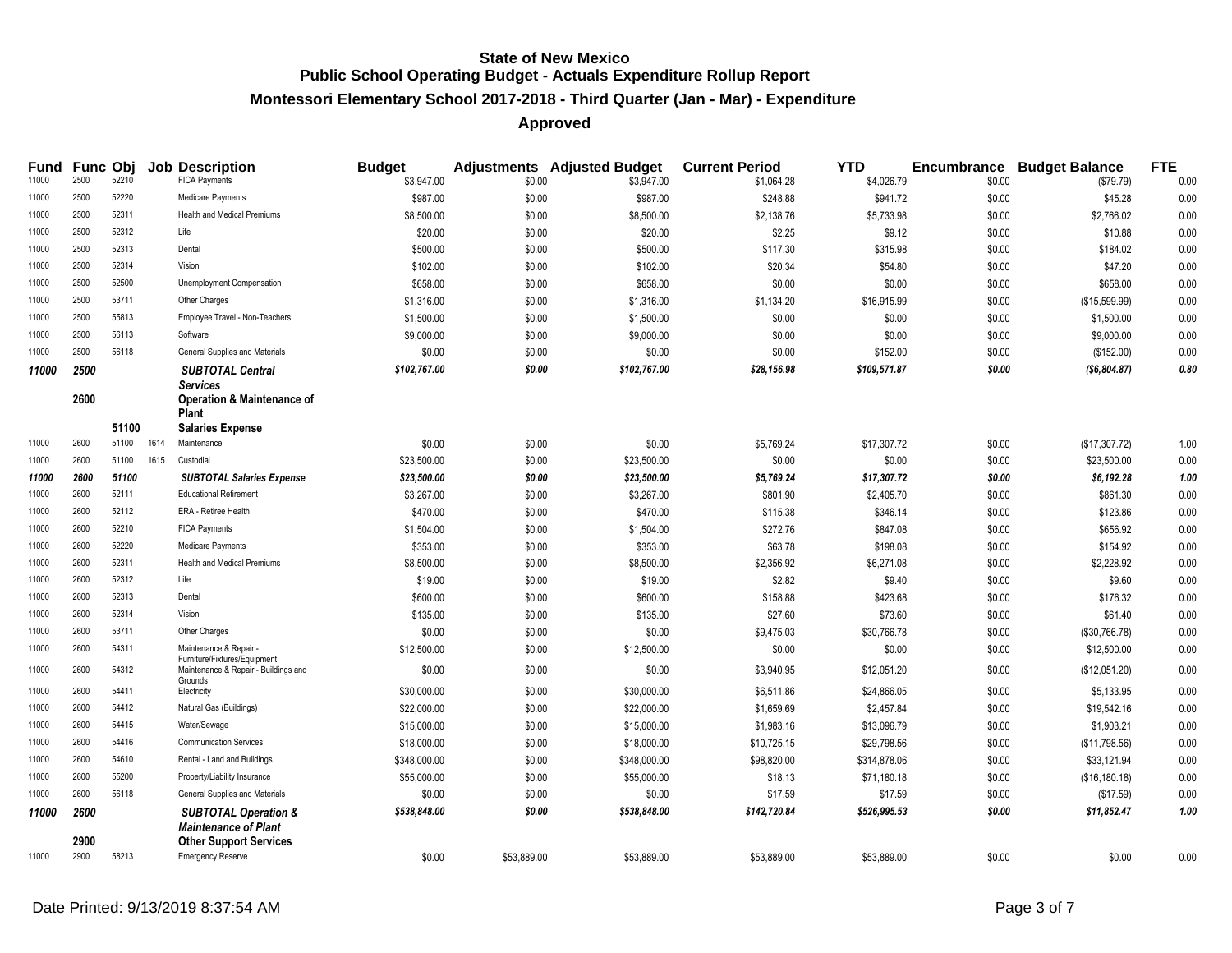# **Montessori Elementary School 2017-2018 - Third Quarter (Jan - Mar) - Expenditure**

## **Approved**

| Fund<br>11000  | Func Obj<br>2900 |                | <b>Job Description</b><br><b>SUBTOTAL Other Support</b><br><b>Services</b>                         | <b>Budget</b><br>\$0.00    | \$53,889.00      | <b>Adjustments</b> Adjusted Budget<br>\$53,889.00 | <b>Current Period</b><br>\$53,889.00 | <b>YTD</b><br>\$53,889.00  | Encumbrance<br>\$0.00 | <b>Budget Balance</b><br>\$0.00 | <b>FTE</b><br>0.00 |
|----------------|------------------|----------------|----------------------------------------------------------------------------------------------------|----------------------------|------------------|---------------------------------------------------|--------------------------------------|----------------------------|-----------------------|---------------------------------|--------------------|
| 11000          | 2000             |                | <b>SUBTOTAL Support</b><br><b>Services</b>                                                         | \$1,009,887.00             | \$53,889.00      | \$1,063,776.00                                    | \$322,592.80                         | \$966,199.86               | \$0.00                | \$97,576.14                     | 8.16               |
| 11000<br>14000 | 1000             |                | <b>TOTAL Operational</b><br><b>Total Instructional</b><br><b>Materials Sub-Fund</b><br>Instruction | \$2,735,381.00             | \$44,473.00      | \$2,779,854.00                                    | \$646,783.30                         | \$1,959,021.18             | \$0.00                | \$820,832.82                    | 47.00              |
| 14000          | 1000             | 56111          | Instructional Materials Cash - 50%                                                                 | \$10,967.00                | \$0.00           | \$10,967.00                                       | \$259.85                             | \$23,888.45                | \$0.00                | (\$12,921.45)                   | 0.00               |
| 14000          | 1000             | 56113          | Textbooks<br>Software                                                                              | \$16,000.00                | \$0.00           | \$16,000.00                                       | \$0.00                               | \$0.00                     | \$0.00                | \$16,000.00                     | 0.00               |
| 14000 1000     |                  |                | <b>SUBTOTAL Instruction</b>                                                                        | \$26,967.00                | \$0.00           | \$26,967.00                                       | \$259.85                             | \$23,888.45                | \$0.00                | \$3,078.55                      | $0.00\,$           |
| 14000          |                  |                | <b>TOTAL Total</b>                                                                                 | \$26,967.00                | \$0.00           | \$26,967.00                                       | \$259.85                             | \$23,888.45                | \$0.00                | \$3,078.55                      | 0.00               |
| 23000          | 1000             |                | <b>Instructional Materials</b><br>Sub-Fund<br>Non-Instructional<br>Support<br><b>Instruction</b>   |                            |                  |                                                   |                                      |                            |                       |                                 |                    |
| 23000          | 1000             | 53711          | Other Charges                                                                                      | \$200,000.00               | \$0.00           | \$200,000.00                                      | \$14,758.27                          | \$69,928.00                | \$0.00                | \$130,072.00                    | 0.00               |
| 23000          | 1000             | 55813          | Employee Travel - Non-Teachers                                                                     | \$0.00                     | \$0.00           | \$0.00                                            | \$3,026.70                           | \$3,026.70                 | \$0.00                | (\$3,026.70)                    | 0.00               |
| 23000          | 1000             | 55817          | Student Travel                                                                                     | \$55,000.00                | \$0.00           | \$55,000.00                                       | \$1,000.00                           | \$1,000.00                 | \$0.00                | \$54,000.00                     | 0.00               |
| 23000          | 1000             | 56118          | General Supplies and Materials                                                                     | \$30,000.00                | \$0.00           | \$30,000.00                                       | \$0.00                               | \$0.00                     | \$0.00                | \$30,000.00                     | 0.00               |
| 23000          | 1000             | 57332          | Supply Assets (\$5,000 or less)                                                                    | \$0.00                     | \$0.00           | \$0.00                                            | \$0.00                               | \$8,503.41                 | \$0.00                | (\$8,503.41)                    | 0.00               |
| 23000          | 1000             |                | <b>SUBTOTAL Instruction</b>                                                                        | \$285,000.00               | \$0.00           | \$285,000.00                                      | \$18,784.97                          | \$82,458.11                | \$0.00                | \$202,541.89                    | 0.00               |
| 23000          |                  |                | <b>TOTAL Non-</b>                                                                                  | \$285,000.00               | \$0.00           | \$285,000.00                                      | \$18,784.97                          | \$82,458.11                | \$0.00                | \$202,541.89                    | 0.00               |
| 24000          |                  |                | <b>Instructional Support</b><br><b>Federal Flow-through</b><br>Grants                              |                            |                  |                                                   |                                      |                            |                       |                                 |                    |
| 24101          |                  |                | Title I - ESEA                                                                                     |                            |                  |                                                   |                                      |                            |                       |                                 |                    |
|                | 1000             |                | Instruction                                                                                        |                            |                  |                                                   |                                      |                            |                       |                                 |                    |
| 24101          | 1000             | 51100<br>51100 | <b>Salaries Expense</b><br>1411<br>Teachers-Grades 1-12                                            | \$39,375.00                | \$0.00           | \$39,375.00                                       | \$5,269.30                           | \$25,269.30                | \$0.00                | \$14,105.70                     | 1.00               |
| 24101          | 1000             | 51100          | <b>SUBTOTAL Salaries Expense</b>                                                                   | \$39,375.00                | \$0.00           | \$39,375.00                                       | \$5,269.30                           | \$25,269.30                | \$0.00                | \$14,105.70                     | 1.00               |
| 24101          | 1000             | 52111          | <b>Educational Retirement</b>                                                                      | \$0.00                     | \$0.00           | \$0.00                                            | \$3,753.00                           | \$3,753.00                 | \$0.00                | (\$3,753.00)                    | 0.00               |
| 24101          | 1000             | 52112          | ERA - Retiree Health                                                                               | \$0.00                     | \$0.00           | \$0.00                                            | \$540.00                             | \$540.00                   | \$0.00                | (\$540.00)                      | 0.00               |
| 24101          | 1000             | 52210          | <b>FICA Payments</b>                                                                               | \$0.00                     | \$0.00           | \$0.00                                            | \$1,593.42                           | \$1,593.42                 | \$0.00                | (\$1,593.42)                    | 0.00               |
| 24101          | 1000             | 52220          | <b>Medicare Payments</b>                                                                           | \$0.00                     | \$0.00           | \$0.00                                            | \$372.64                             | \$372.64                   | \$0.00                | (\$372.64)                      | 0.00               |
| 24101          | 1000             | 52311          | Health and Medical Premiums                                                                        | \$0.00                     | \$0.00           | \$0.00                                            | \$1,808.64                           | \$1,808.64                 | \$0.00                | (\$1,808.64)                    | 0.00               |
| 24101          | 1000             | 52312          | Life                                                                                               | \$0.00                     | \$0.00           | \$0.00                                            | \$7.52                               | \$7.52                     | \$0.00                | (\$7.52)                        | 0.00               |
| 24101          | 1000             | 52313          | Dental                                                                                             | \$0.00                     | \$0.00           | \$0.00                                            | \$114.38                             | \$114.38                   | \$0.00                | (\$114.38)                      | 0.00               |
| 24101          | 1000             | 52314          | Vision                                                                                             | \$0.00                     | \$0.00           | \$0.00                                            | \$26.32                              | \$26.32                    | \$0.00                | (\$26.32)                       | 0.00               |
| 24101<br>24101 | 1000             |                | <b>SUBTOTAL Instruction</b><br><b>TOTAL Title I - ESEA</b>                                         | \$39,375.00<br>\$39,375.00 | \$0.00<br>\$0.00 | \$39,375.00<br>\$39,375.00                        | \$13,485.22<br>\$13,485.22           | \$33,485.22<br>\$33.485.22 | \$0.00<br>\$0.00      | \$5,889.78<br>\$5,889.78        | 1.00<br>1.00       |

Date Printed:  $9/13/20198.37:54$  AM Page 4 of 7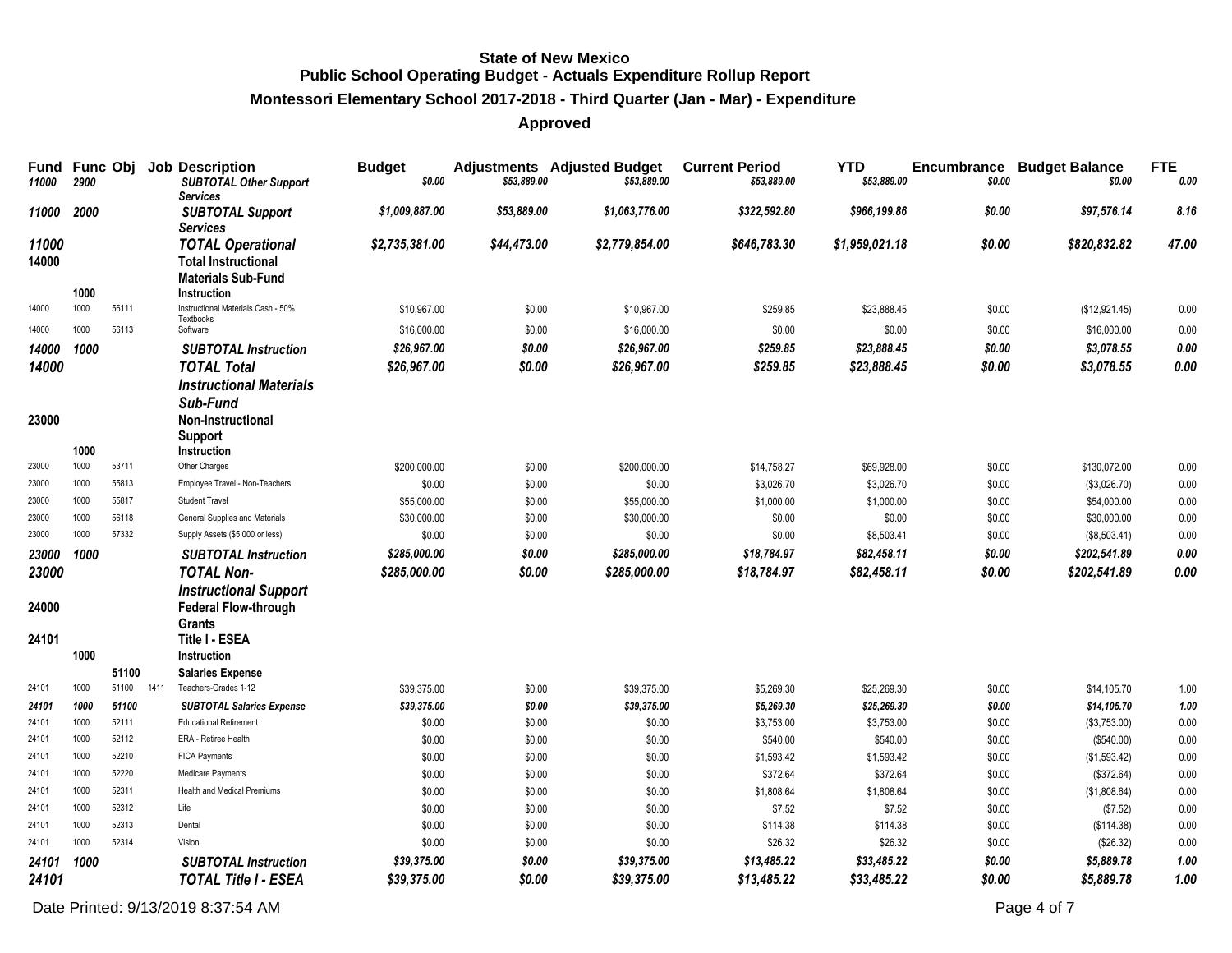**Montessori Elementary School 2017-2018 - Third Quarter (Jan - Mar) - Expenditure**

| <b>Fund</b><br>24106 |              | Func Obj |      | <b>Job Description</b><br><b>Entitlement IDEA-B</b> | <b>Budget</b> |          | <b>Adjustments</b> Adjusted Budget | <b>Current Period</b> | <b>YTD</b>  | Encumbrance | <b>Budget Balance</b> | <b>FTE</b>  |
|----------------------|--------------|----------|------|-----------------------------------------------------|---------------|----------|------------------------------------|-----------------------|-------------|-------------|-----------------------|-------------|
|                      | 1000         |          |      | <b>Instruction</b>                                  |               |          |                                    |                       |             |             |                       |             |
|                      |              | 51100    |      | <b>Salaries Expense</b>                             |               |          |                                    |                       |             |             |                       |             |
| 24106                | 1000         | 51100    | 1412 | Teachers- Special Education                         | \$32,701.00   | \$0.00   | \$32,701.00                        | \$0.00                | \$22,801.00 | \$0.00      | \$9,900.00            | 1.00        |
| 24106                | 1000         | 51100    |      | <b>SUBTOTAL Salaries Expense</b>                    | \$32,701.00   | \$0.00   | \$32,701.00                        | \$0.00                | \$22,801.00 | \$0.00      | \$9,900.00            | 1.00        |
| 24106                | 1000         |          |      | <b>SUBTOTAL Instruction</b>                         | \$32,701.00   | \$0.00   | \$32,701.00                        | \$0.00                | \$22,801.00 | \$0.00      | \$9,900.00            | $1.00$      |
|                      | 2000         |          |      | <b>Support Services</b>                             |               |          |                                    |                       |             |             |                       |             |
|                      | 2100         |          |      | <b>Support Services-Students</b>                    |               |          |                                    |                       |             |             |                       |             |
| 24106                | 2100         | 53211    |      | Diagnosticians - Contracted                         | \$0.00        | \$0.00   | \$0.00                             | \$0.00                | \$600.00    | \$0.00      | (\$600.00)            | 0.00        |
| 24106                | 2100         | 53212    |      | Speech Therapists - Contracted                      | \$15,000.00   | \$0.00   | \$15,000.00                        | \$0.00                | \$12,565.00 | \$0.00      | \$2,435.00            | 0.00        |
| 24106                | 2100         | 53213    |      | Occupational Therapists - Contracted                | \$15,000.00   | \$0.00   | \$15,000.00                        | \$0.00                | \$5,425.00  | \$0.00      | \$9,575.00            | 0.00        |
| 24106                | 2100         |          |      | <b>SUBTOTAL Support</b><br><b>Services-Students</b> | \$30,000.00   | \$0.00   | \$30,000.00                        | \$0.00                | \$18,590.00 | \$0.00      | \$11,410.00           | 0.00        |
| 24106                | 2000         |          |      | <b>SUBTOTAL Support</b><br><b>Services</b>          | \$30,000.00   | \$0.00   | \$30,000.00                        | \$0.00                | \$18,590.00 | \$0.00      | \$11,410.00           | 0.00        |
| 24106                |              |          |      | <b>TOTAL Entitlement</b>                            | \$62,701.00   | \$0.00   | \$62,701.00                        | \$0.00                | \$41,391.00 | \$0.00      | \$21,310.00           | 1.00        |
|                      |              |          |      | <b>IDEA-B</b>                                       |               |          |                                    |                       |             |             |                       |             |
| 24109                |              |          |      | <b>Preschool IDEA-B</b>                             |               |          |                                    |                       |             |             |                       |             |
|                      | 1000         |          |      | <b>Instruction</b>                                  |               |          |                                    |                       |             |             |                       |             |
|                      |              | 51100    |      | <b>Salaries Expense</b>                             |               |          |                                    |                       |             |             |                       |             |
| 24109                | 1000         | 51100    | 1412 | Teachers- Special Education                         | \$0.00        | \$441.00 | \$441.00                           | \$0.00                | \$0.00      | \$0.00      | \$441.00              | 0.00        |
| 24109                | 1000         | 51100    |      | <b>SUBTOTAL Salaries Expense</b>                    | \$0.00        | \$441.00 | \$441.00                           | \$0.00                | \$0.00      | \$0.00      | \$441.00              | 0.00        |
| 24109                | 1000         |          |      | <b>SUBTOTAL Instruction</b>                         | \$0.00        | \$441.00 | \$441.00                           | \$0.00                | \$0.00      | \$0.00      | \$441.00              | $\it{0.00}$ |
| 24109                |              |          |      | <b>TOTAL Preschool</b>                              | \$0.00        | \$441.00 | \$441.00                           | \$0.00                | \$0.00      | \$0.00      | \$441.00              | 0.00        |
|                      |              |          |      | <b>IDEA-B</b>                                       |               |          |                                    |                       |             |             |                       |             |
| 24154                |              |          |      | <b>Teacher/Principal</b>                            |               |          |                                    |                       |             |             |                       |             |
|                      |              |          |      | <b>Training &amp; Recruiting</b>                    |               |          |                                    |                       |             |             |                       |             |
| 24154                | 1000<br>1000 | 53330    |      | <b>Instruction</b><br>Professional Development      |               |          |                                    |                       |             |             |                       |             |
|                      |              |          |      |                                                     | \$18,662.00   | \$0.00   | \$18,662.00                        | \$0.00                | \$10,346.40 | \$0.00      | \$8,315.60            | 0.00        |
| 24154                | 1000         |          |      | <b>SUBTOTAL Instruction</b>                         | \$18,662.00   | \$0.00   | \$18,662.00                        | \$0.00                | \$10,346.40 | \$0.00      | \$8,315.60            | 0.00        |
| 24154                |              |          |      | <b>TOTAL</b>                                        | \$18,662.00   | \$0.00   | \$18,662.00                        | \$0.00                | \$10,346.40 | \$0.00      | \$8,315.60            | 0.00        |
|                      |              |          |      | <b>Teacher/Principal</b>                            |               |          |                                    |                       |             |             |                       |             |
|                      |              |          |      | <b>Training &amp; Recruiting</b>                    |               |          |                                    |                       |             |             |                       |             |
| 24000                |              |          |      | <b>TOTAL Federal Flow-</b>                          | \$120,738.00  | \$441.00 | \$121,179.00                       | \$13,485.22           | \$85,222.62 | \$0.00      | \$35,956.38           | 2.00        |
|                      |              |          |      | through Grants                                      |               |          |                                    |                       |             |             |                       |             |
| 27000                |              |          |      | <b>State Flow-through</b>                           |               |          |                                    |                       |             |             |                       |             |
|                      |              |          |      | Grants                                              |               |          |                                    |                       |             |             |                       |             |
| 27107                |              |          |      | 27107 GOB Library                                   |               |          |                                    |                       |             |             |                       |             |
|                      | 2000         |          |      | <b>Support Services</b>                             |               |          |                                    |                       |             |             |                       |             |
|                      | 2200         |          |      | <b>Support Services-Instruction</b>                 |               |          |                                    |                       |             |             |                       |             |
| 27107                | 2200         | 56114    |      | Library And Audio-Visual                            | \$4.051.00    | \$0.00   | \$4,051.00                         | \$0.00                | \$0.00      | \$0.00      | \$4,051.00            | 0.00        |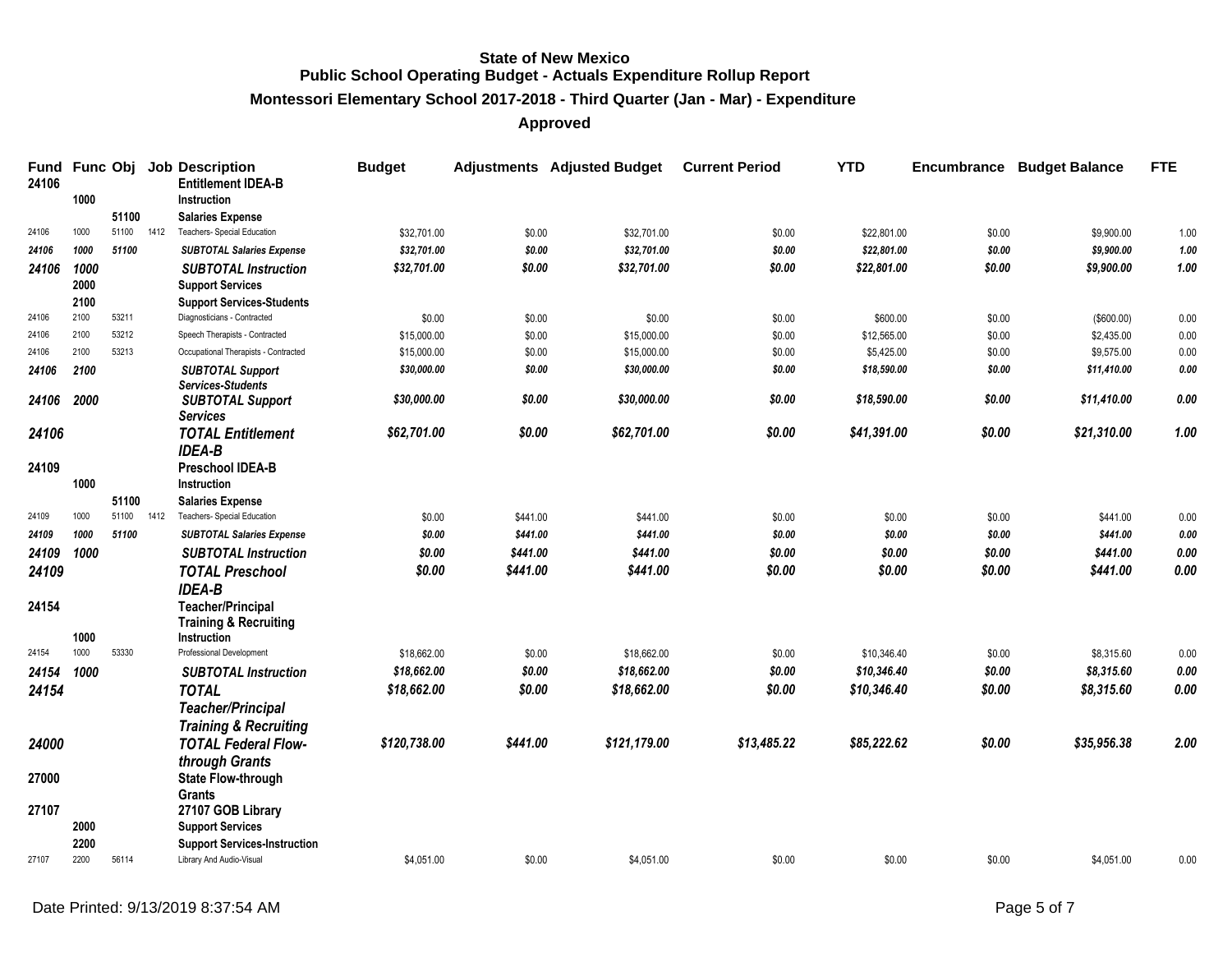# **Montessori Elementary School 2017-2018 - Third Quarter (Jan - Mar) - Expenditure**

| 27107      | 2200         |       | Fund Func Obj Job Description<br><b>SUBTOTAL Support</b><br>Services-Instruction | <b>Budget</b><br>\$4,051.00 | \$0.00       | <b>Adjustments</b> Adjusted Budget<br>\$4,051.00 | <b>Current Period</b><br>\$0.00 | <b>YTD</b><br>\$0.00 | Encumbrance<br>\$0.00 | <b>Budget Balance</b><br>\$4,051.00 | <b>FTE</b><br>0.00 |
|------------|--------------|-------|----------------------------------------------------------------------------------|-----------------------------|--------------|--------------------------------------------------|---------------------------------|----------------------|-----------------------|-------------------------------------|--------------------|
| 27107      | 2000         |       | <b>SUBTOTAL Support</b><br><b>Services</b>                                       | \$4,051.00                  | \$0.00       | \$4,051.00                                       | \$0.00                          | \$0.00               | \$0.00                | \$4,051.00                          | 0.00               |
| 27107      |              |       | <b>TOTAL 27107 GOB</b><br>Library                                                | \$4,051.00                  | \$0.00       | \$4,051.00                                       | \$0.00                          | \$0.00               | \$0.00                | \$4,051.00                          | 0.00               |
| 27000      |              |       | <b>TOTAL State Flow-</b><br>through Grants                                       | \$4,051.00                  | \$0.00       | \$4,051.00                                       | \$0.00                          | \$0.00               | \$0.00                | \$4,051.00                          | 0.00               |
| 31200      |              |       | <b>Public School Capital</b><br>Outlay                                           |                             |              |                                                  |                                 |                      |                       |                                     |                    |
| 31200      | 4000<br>4000 | 54610 | <b>Capital Outlay</b><br>Rental - Land and Buildings                             | \$0.00                      | \$314,379.00 | \$314,379.00                                     | \$63,180.00                     | \$201,315.48         | \$0.00                | \$113,063.52                        | 0.00               |
| 31200 4000 |              |       | <b>SUBTOTAL Capital</b><br>Outlay                                                | \$0.00                      | \$314,379.00 | \$314,379.00                                     | \$63,180.00                     | \$201,315.48         | \$0.00                | \$113,063.52                        | 0.00               |
| 31200      |              |       | <b>TOTAL Public School</b><br><b>Capital Outlay</b>                              | \$0.00                      | \$314,379.00 | \$314,379.00                                     | \$63,180.00                     | \$201,315.48         | \$0.00                | \$113,063.52                        | 0.00               |
| 31400      |              |       | <b>Special Capital Outlay-</b><br><b>State</b>                                   |                             |              |                                                  |                                 |                      |                       |                                     |                    |
|            | 4000         |       | <b>Capital Outlay</b>                                                            |                             |              |                                                  |                                 |                      |                       |                                     |                    |
| 31400      | 4000         | 57331 | Fixed Assets (more than \$5,000)                                                 | \$30,000.00                 | \$0.00       | \$30,000.00                                      | \$0.00                          | \$0.00               | \$0.00                | \$30,000.00                         | 0.00               |
| 31400      | 4000         | 57332 | Supply Assets (\$5,000 or less)                                                  | \$42,500.00                 | \$0.00       | \$42,500.00                                      | \$0.00                          | \$0.00               | \$0.00                | \$42,500.00                         | 0.00               |
| 31400      | 4000         |       | <b>SUBTOTAL Capital</b><br>Outlay                                                | \$72,500.00                 | \$0.00       | \$72,500.00                                      | \$0.00                          | \$0.00               | \$0.00                | \$72,500.00                         | 0.00               |
| 31400      |              |       | <b>TOTAL Special Capital</b><br><b>Outlay-State</b>                              | \$72,500.00                 | \$0.00       | \$72,500.00                                      | \$0.00                          | \$0.00               | \$0.00                | \$72,500.00                         | 0.00               |
| 31600      |              |       | <b>Capital Improvements</b><br><b>HB-33</b>                                      |                             |              |                                                  |                                 |                      |                       |                                     |                    |
|            | 4000         |       | <b>Capital Outlay</b>                                                            |                             |              |                                                  |                                 |                      |                       |                                     |                    |
| 31600      | 4000         | 54311 | Maintenance & Repair -<br>Furniture/Fixtures/Equipment                           | \$100,000.00                | \$0.00       | \$100,000.00                                     | \$0.00                          | \$0.00               | \$0.00                | \$100,000.00                        | 0.00               |
| 31600      | 4000         | 54312 | Maintenance & Repair - Buildings and<br>Grounds                                  | \$100,000.00                | \$0.00       | \$100,000.00                                     | \$0.00                          | \$0.00               | \$0.00                | \$100,000.00                        | 0.00               |
| 31600      | 4000         | 54500 | <b>Construction Services</b>                                                     | \$100,000.00                | \$0.00       | \$100,000.00                                     | \$0.00                          | \$0.00               | \$0.00                | \$100,000.00                        | 0.00               |
| 31600      | 4000         | 57200 | <b>Buildings Purchase</b>                                                        | \$508,745.00                | \$0.00       | \$508,745.00                                     | \$0.00                          | \$0.00               | \$0.00                | \$508,745.00                        | 0.00               |
| 31600      | 4000         | 57331 | Fixed Assets (more than \$5,000)                                                 | \$100,000.00                | \$0.00       | \$100,000.00                                     | \$49,948.15                     | \$74,550.55          | \$0.00                | \$25,449.45                         | 0.00               |
| 31600      | 4000         | 57332 | Supply Assets (\$5,000 or less)                                                  | \$79,930.00                 | \$0.00       | \$79,930.00                                      | \$4,487.94                      | \$30,871.49          | \$0.00                | \$49,058.51                         | 0.00               |
| 31600      | 4000         |       | <b>SUBTOTAL Capital</b><br>Outlay                                                | \$988.675.00                | \$0.00       | \$988,675.00                                     | \$54,436.09                     | \$105,422.04         | \$0.00                | \$883,252.96                        | 0.00               |
| 31600      |              |       | <b>TOTAL Capital</b><br><b>Improvements HB-33</b>                                | \$988,675.00                | \$0.00       | \$988,675.00                                     | \$54,436.09                     | \$105,422.04         | \$0.00                | \$883,252.96                        | 0.00               |
| 31700      |              |       | <b>Capital Improvements</b><br>SB-9                                              |                             |              |                                                  |                                 |                      |                       |                                     |                    |
|            | 4000         |       | <b>Capital Outlay</b>                                                            |                             |              |                                                  |                                 |                      |                       |                                     |                    |
| 31700      | 4000         | 57331 | Fixed Assets (more than \$5,000)                                                 | \$66,888.00                 | \$0.00       | \$66,888.00                                      | \$0.00                          | \$0.00               | \$0.00                | \$66,888.00                         | 0.00               |